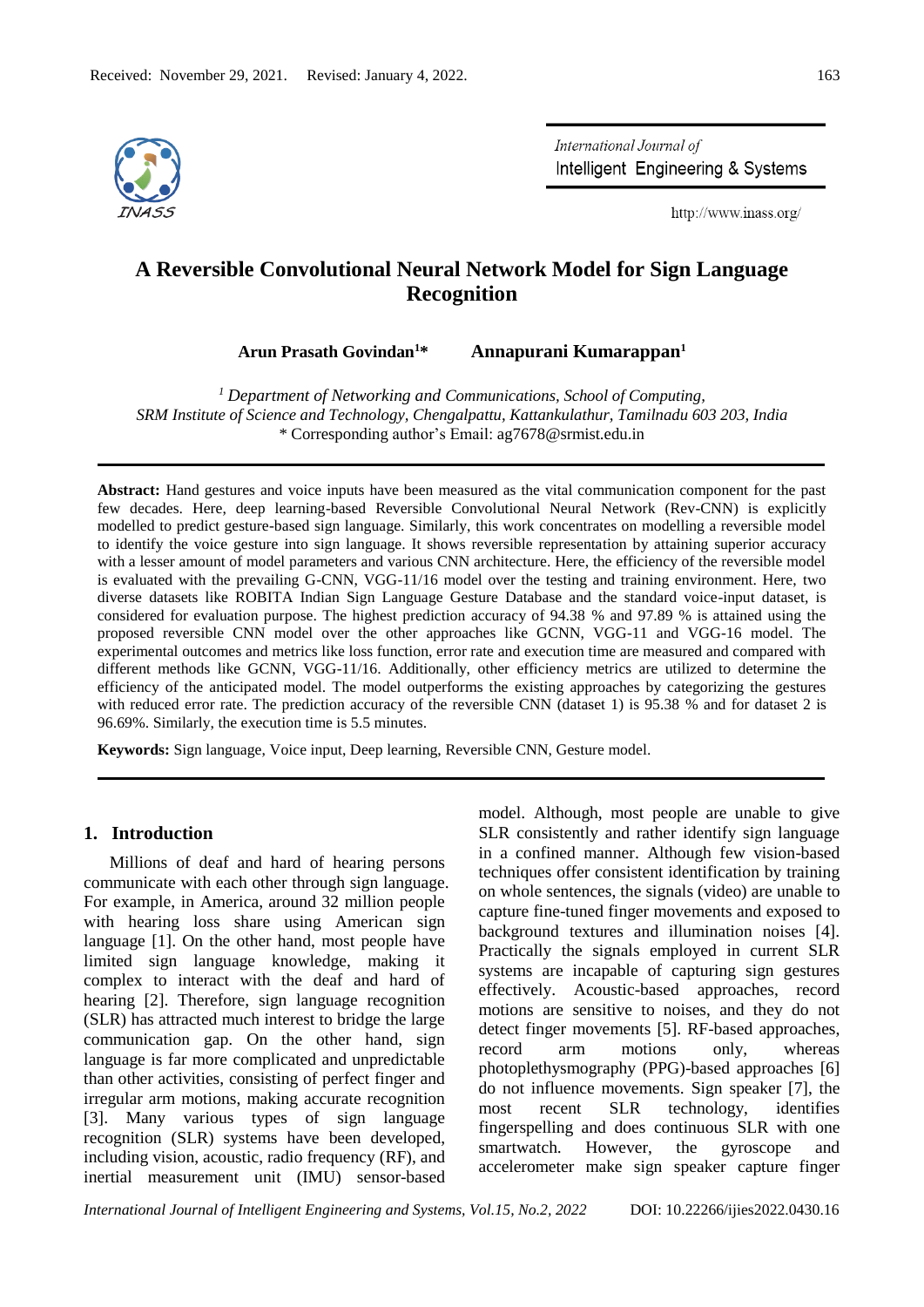movements correctly and detect only one-handed signals when using one smartwatch [8].

The following obstacles need to be addressed to construct an SLR system that can be employed in practical circumstances. First, how can two arms consistently capture perfect finger movements as well as irregular arm motions? It's impossible to get accurate SLR without the proper signals. Second, without signal segmentation, how can continuous SLR be achieved? Instead of performing signal segmentation, it may be preferable to identify the entire text. Third, how can the scalability of SLR be improved in terms of diverse sign signal strengths? Because different people's sign signals are different strengths, the proposed SLR should be adaptable to various persons to ensure identification accuracy [9]. Finally, can we also create an SLR system can be adopted in real-life? Various prevailing solutions are bulky (vision or sensing gloves) or requires calm environment (acoustic) causes impractical outcomes [10]. As a result, a portable and effective SLR system is immediately needed to assist the hearing impaired in communicating with common people at any time and in any location [11]. Existing study proposes and develops DeepSLR, a unique end-toend SLR system. It continually converts sign language into audio in real-time so that individuals can realize what a deaf person is saying, even if they are unfamiliar with sign language [12]. We employ two armbands with an IMU and sEMG (Electromyography) sensors to gather sign signals on both forearms, different from existing SLR systems. Arm movements are captured by the IMU sensor, consisting of a gyroscope and an accelerometer; the sEMG sensors capture finegrained finger motions [13]. The author uses IMU signals to extract the euler angle and quaternion to describe complicated hand motions for improved SLR. However, there are common drawbacks like computational complexity and loss error [14, 15].

- An E2E prediction system performs some preliminary pre-processing steps to avoid the redundancy and noise over the input data.
- The feature vectors are clustered using conventional k-means clustering (clusters sign and voice feature vectors separately) which is followed by feature learning process.
- The feature vector classification is done with the proposed reversible CNN which is embedded with auto-encoder and decoder to extract the input without any loss or error rate.
- The simulation is done with MATLAB 2020a simulation environment where the comparison

is made among the existing G-CNN, VGG-11 and 16 models where various performance metrics like accuracy, error rate, CV are compared and evaluated.

The work is organized as: In section 2, a comprehensive analysis is done with various existing approaches where the pros and cons of the anticipated model is highlighted; in section 3, the anticipated model is deliberately explained to show the models' significance. The experimented numerical outcomes are discussed and compared with existing approaches in section 4. The summary of the research is given in section 5 with the idea for future research enhancements.

## **2. Related work**

Koller [16, 17] suggested an approach for SLR using EMG and data glove sensors. In continuous SLR, electromyography signals from hand muscles are gathered for word. Joshi, [18] presented a moment invariant sign language recognition system for Australia. The design created a database with ten images for each sign and extracted features using the moment-consistent approach. A neural network is used to classify the data. The experimental results revealed that the proposed method successfully ranks six postures for interpretation, whereas four are not identified, and it may occasionally misclassify 5–15 % of the time [19]. Moment invariants are traditionally generated in "geometric moments analysis" using information from the interior region and shape boundary. The moments utilized to create moment invariants are depicted in a consistent manner; however, it is evaluated for the practical purpose in discrete manner. On the other hand, using cosine functions indeed of sine tasks is vital for compression because some cosine functions are needed to suitable distinctive signal [20]. However, cosines express certain boundary conditions set in differential equations. The suggested methods demonstrate how numerous characteristics depicted on hand geometry in depthbased images describe finger and hand postures to predict the difficult hand postures correctly [21].

In 2013, an eight different signers video stream proposed a dynamic hand posture identification technique. Skin colour detection techniques are used to extract features from the videos [23]. Twenty various Arabic postures were studied with this method and attained a recognition ratio of 85.67 %. Although the current approach lowered the error rate from 45 % to 28 %, distinguishing between the same postures remains a challenge. Simonyan [24] offers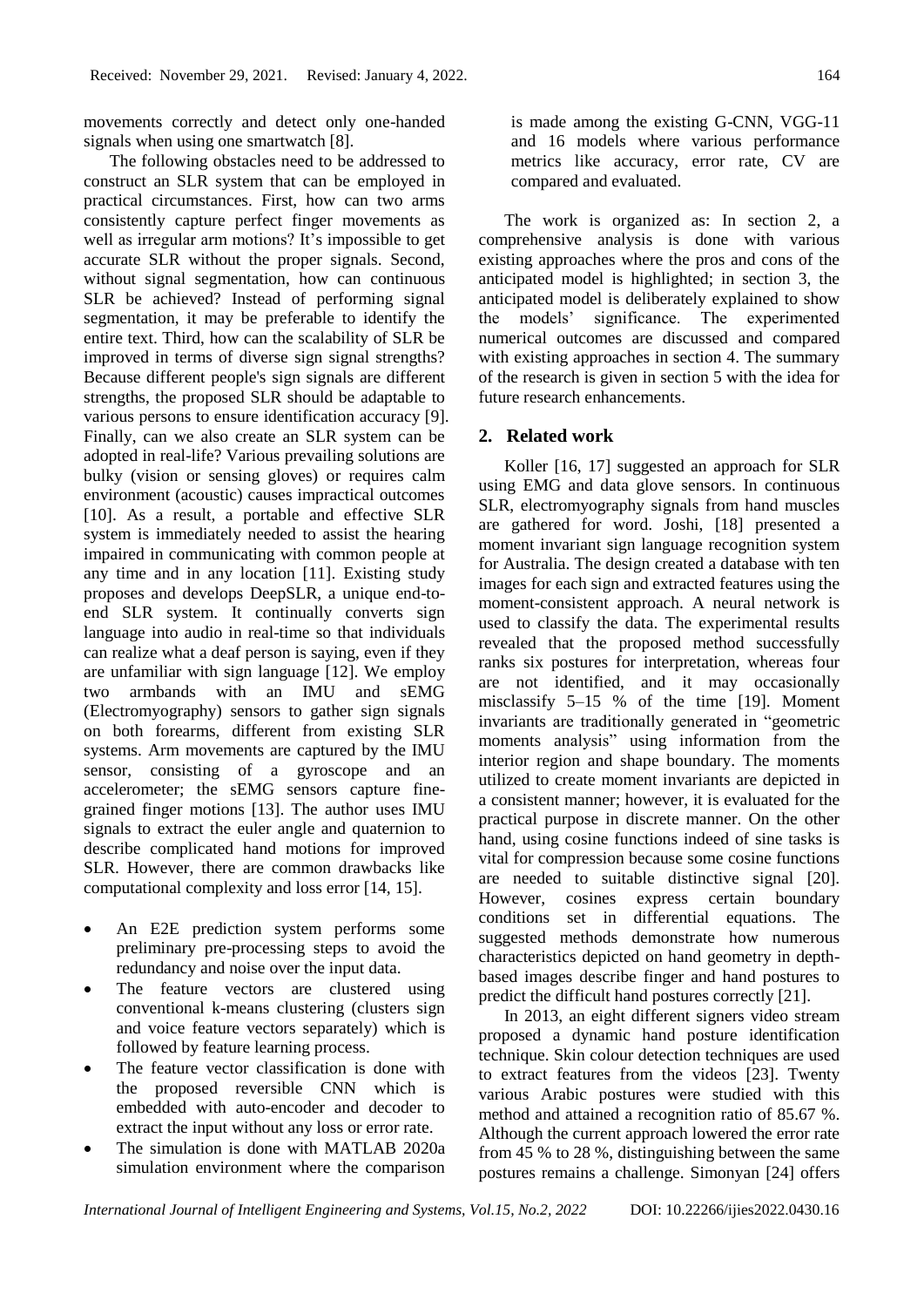Microsoft Kinect approach for hand posture identification. They took advantage of Kinect's ability to capture density, depth, and 3D objects scan. They then used a Bayes classifier to classify the postures, achieving a 100 % accuracy rate, but the algorithm calculated only for five poses. Furthermore, it does not distinguish between various rotations and orientations of hands. Finally, Shrenika [25] introduced MCNN for implicit feature extraction and hand posture detection. Based on the JTD dataset and employs video camera of an NAO robot where it merges cubic kernel to increase features for classification and multi-channel information flow for detecting images. The multichannel architecture is used to tune the Sobel operator-based filters, but it couldn't get the best characteristics out of them. Nevertheless, they scored 91 % recognition in all images, 92 % in the smaller images, and 94 % in the original images.

Gemmeke [26] discusses SVM, ANN, DT, and RF, and CNN are some of the machine learning patterns that can be employed. The assumption that multiclass operations can prevent overfitting and be considerably more accurate on large databases is undoubtedly correct. The primary goal of SVMs is to do data correlation using non-linear mapping. Rather than computing the inner products of all pairings of data in the feature space, kernel techniques function in implicit feature space and high-dimensional without computing the data coordinates. This procedure is frequently less computationally expensive than explicit coordinate computation. ANN design is not chosen as it fails previously to offer satisfactory outcomes; while SVM perform linear and non-linear classification by translating inputs into high-dimensional feature spaces with kernel property [27, 28].

## **3. Methodology**

The research flow includes four essential phases: 1) data acquisition, 2) pre-processing the input voice, and 3) classification. Here, simulation is done with MATLAB 2020a environment, and metrics like accuracy, loss function, error rate, CV and execution time are evaluated to show the model significance. Fig. 1 depicts the block representation of the anticipated model.

|  |  | Table 1. comparison of various approach |  |  |
|--|--|-----------------------------------------|--|--|
|--|--|-----------------------------------------|--|--|

| Categorie              | <b>Reference</b> | <b>Advantages</b> | <b>Disadvantage</b> |
|------------------------|------------------|-------------------|---------------------|
|                        |                  |                   |                     |
|                        |                  | Identify the      | Adopted only        |
| Separating<br>speakers | Hou, [10]        | voice of          | under the           |
|                        |                  | speakers          | controlled          |

|                      |                   | based on      | environment            |
|----------------------|-------------------|---------------|------------------------|
|                      |                   | facial video  |                        |
|                      |                   | using         |                        |
|                      |                   | filtering     |                        |
|                      |                   | model         |                        |
|                      |                   | Predict soft  |                        |
|                      |                   | mask for      |                        |
|                      |                   | filtering the |                        |
|                      |                   | wild nature   |                        |
|                      |                   | Differentiate | It considers           |
|                      |                   | the           | only two               |
|                      |                   | association   | speakers and           |
|                      | Gemmek,           | among the     | incredibly             |
|                      | $[26]$            | lip           | adopted for            |
|                      |                   | movement      | background             |
|                      |                   | and speech    | noise                  |
|                      |                   | Identify the  |                        |
|                      |                   | problematic   | It is a highly         |
|                      | Chung,            | spectrogram   | complex and            |
|                      | $[27]$            | mask for      | weaker                 |
|                      |                   | every         | explanation            |
|                      |                   | speaker       |                        |
|                      |                   | Robustness    | Enormous               |
|                      | Leidal,           | and acquire   | preparation            |
|                      | $[28]$            | speakers'     | and complex            |
|                      |                   | information   | network                |
|                      |                   | Single        |                        |
|                      |                   | image and     | Lesser                 |
|                      |                   | more robust   | complex<br>towards the |
|                      |                   | sub-network   | applications           |
|                      |                   | capacity      |                        |
|                      |                   | Modelling     |                        |
|                      |                   | visual and    | Localized              |
|                      | Joshi, [18]       | auditory      | audio source           |
|                      |                   | modalities    |                        |
|                      |                   | Adopts low    | It does not            |
|                      |                   | rank for      | work                   |
|                      |                   | extracting    | effectually in a       |
|                      |                   | the           | wild                   |
| Localized            |                   | correlated    | environment            |
|                      |                   | components    |                        |
|                      |                   | Provide       |                        |
|                      |                   | mixed and     | Motion                 |
|                      |                   | separate      | information is         |
| and                  |                   | audio devoid  | not determined         |
| separated<br>objects | Koller,<br>$[17]$ | of            | for evaluation         |
|                      |                   | conventional  |                        |
|                      |                   | supervision   |                        |
|                      |                   | Produce       | Suitable for           |
|                      |                   | curriculum    | audio and              |
|                      |                   | learning and  | video                  |
|                      |                   | motion        | synchronizatio         |
|                      |                   | trajectory    | n                      |
|                      |                   | Predicting    | Requires               |
|                      |                   | unlimited     | added sound            |
|                      |                   | videos and    | source<br>localization |
|                      |                   | entertainmen  | (video and             |
|                      |                   | t media       | audio)                 |
|                      |                   |               |                        |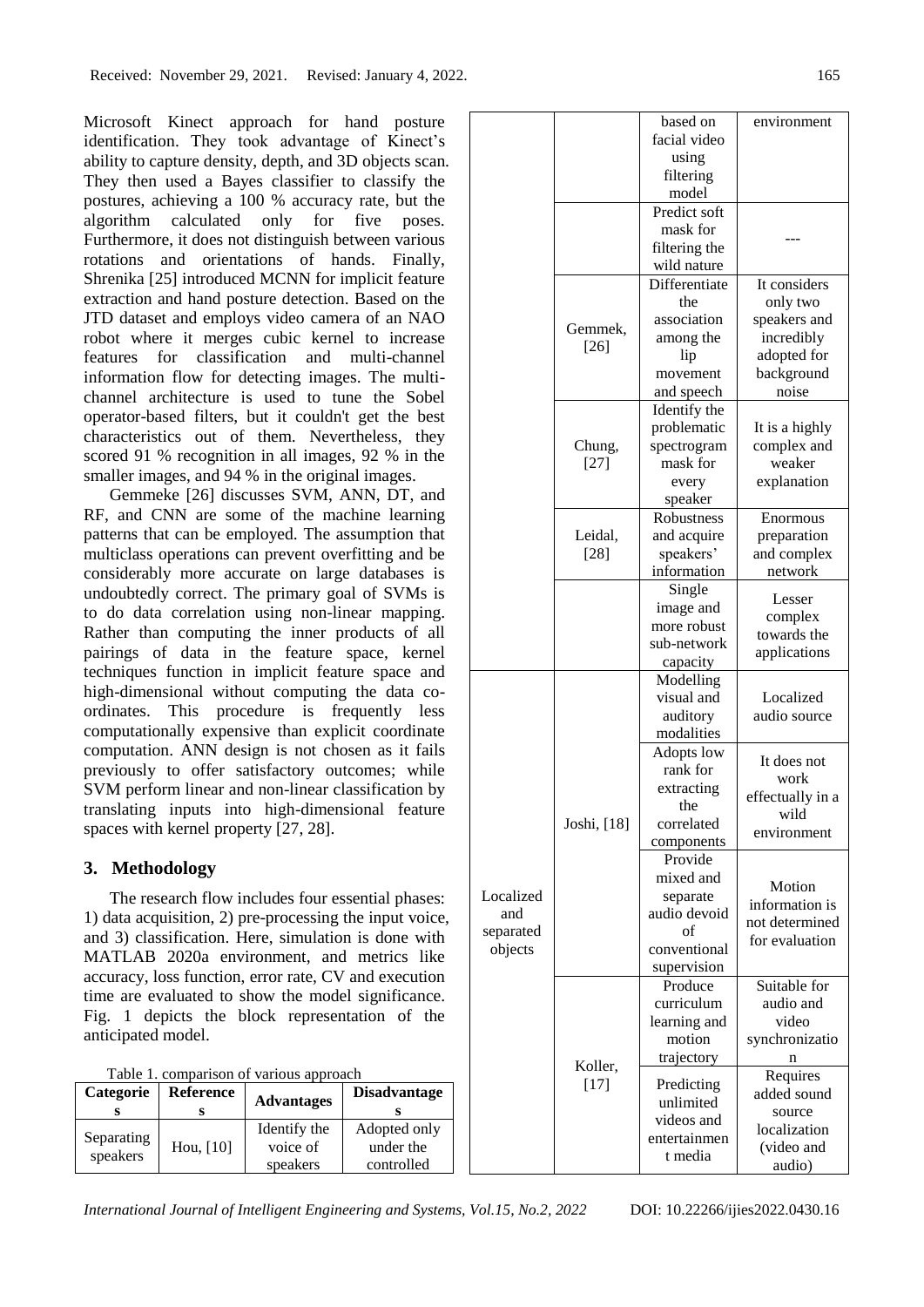

Figure. 1 Block diagram of reversible-CNN model

#### **3.1 Dataset description (sign language)**

The real-time data is collected from ROBITA Indian sign language gesture database. The dataset includes both testing and training data with labels and counts. There are three labels above\_dynamic, across\_dynamic, and advance\_dynamic. In training set, the counts of these labels are above  $\gamma$  dynamic = 210, across dynamic  $= 112$ , and advance dynamic  $= 34$ ; similarly, in case of testing set, the count of these labels are above dynamic  $=$  34, across dynamic  $= 34$  and advance dynamic  $= 34$ . The size of the dataset is smaller, which the main cause of reduced accuracy is when the number of training samples is higher. It is directly proportional to the prediction accuracy. The real-time videos are captured and transformed into image frames. The converted images (frame-by-frame) is cropped and resized for 200x200 pixels. It reduces the image quality; thereby image enhancement process is carried out to improve the visualizing nature of the image.

#### **3.2 Dataset description (voice input)**

The dataset is acquired from the real-time standards, and it is not a benchmark or standard dataset. Even though it is considered the research constraint, it is efficiently achieved for the data collected from real-time samples. It includes both pros and cons.

#### **3.3 Pre-processing**

Pre-processing is considered an essential task in gesture recognition to enhance the dataset quality. The acquired sign gesture of diverse sizes with high resolution influences the efficiency and speed.

Therefore, dataset with the signing gestures is cropped for all the available images. Then, to provide the dataset in a usable format for the DL model, every image is down-sampled spatially to 256x256 size. The reduced image resolution and size reduce the computational complexity and assist in faster convergence.

#### **3.4 Labelling**

Data pre-processing is followed by a crucial part specifically for supervised learning. It is the process of dataset samples tagging with meaningful tags to offer learning bias. The collected images are categorized into various classes, and the images of various classes are provided in various folders, respectively. Therefore, data labelling is done based on the class name.

## **3.5 Mathematical modelling of encoding and decoding part**

The auto-encoding part of NN is split into two diverse parts: encoder and decoder. It is mathematically provided as in Eqs.  $(1 - 3)$ :

$$
\phi = \chi \to \mathcal{F} \ (encoder) \tag{1}
$$

$$
\psi \colon \mathcal{F} \to \chi \text{ (decoder)} \tag{2}
$$

$$
\phi, \psi = \arg \min_{\phi, \psi} |X - (\psi \quad o \quad \phi)|^2 \tag{3}
$$

The encoder part  $\phi$  marks the provided original data  $\chi$  towards the latent space  $\mathcal F$  for dimensionality reduction. Subsequently, decoder function ψ needs to map latent and reduced output space. Here, the output is the same of input data  $\gamma$  where the encoder and decoder pair intends to reconstruct the data and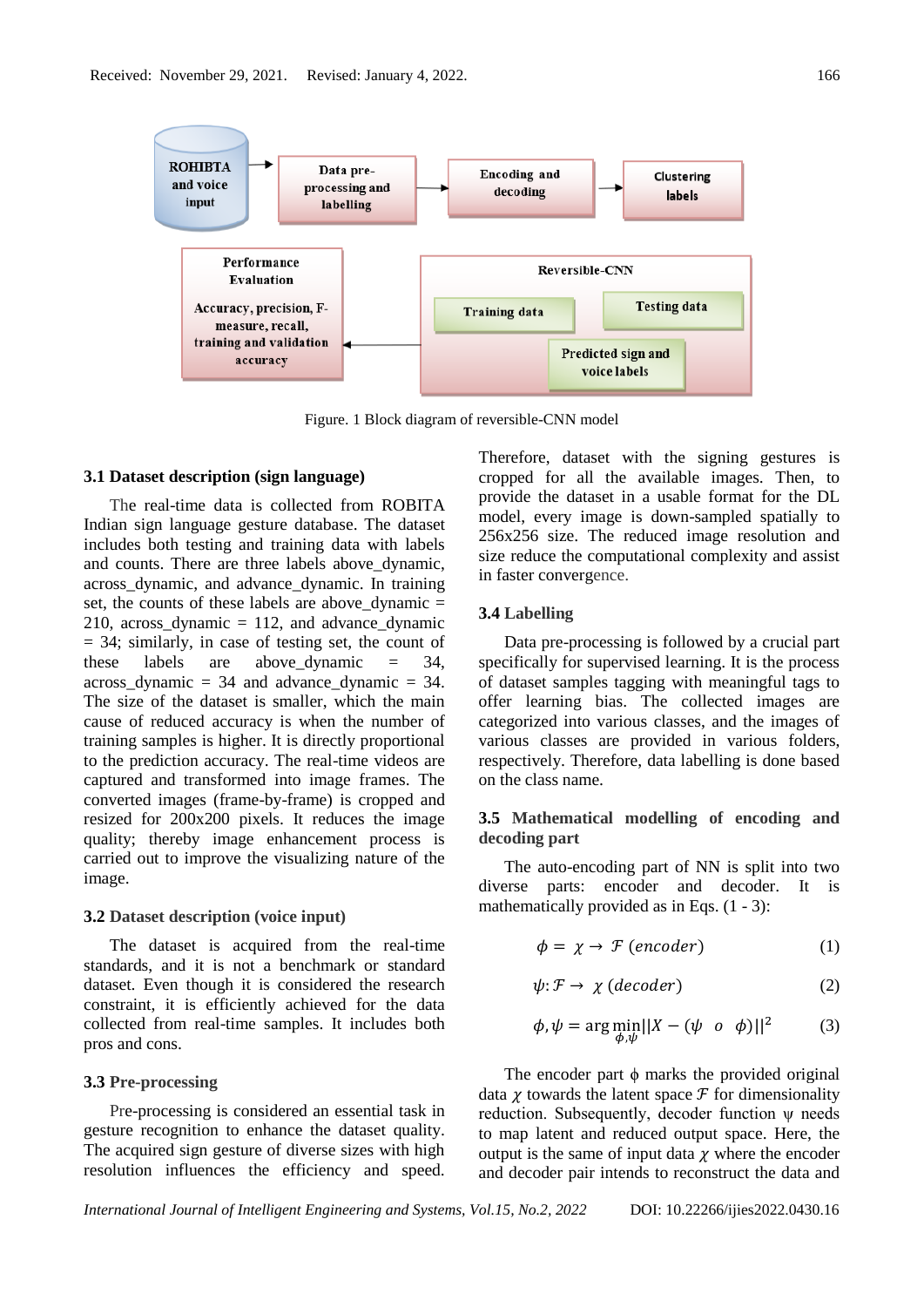shape after capturing and performing certain generalized non-linear data transformation. The network's encoding part is specified with some standard NN (here CNN is considered) function

passed via bias parameter  $b$ , activation function  $\sigma$  and latent dimension z, and it is shown in Eq. (4):

$$
z = \sigma (Wx + b) \tag{4}
$$

It is a related way for providing the NN's decoding part, and it is represented with diverse activation functions, weight, and bias. It is expressed as in Eq. (5):

$$
x' = \sigma' (W'z + b')
$$
 (5)

The loss function  $L$  for the provided NN is expressed using the encoding and decoding network function. It is expressed as in Eq. (6):

$$
L(x, x') = ||x - x'||^{2} = ||x - \sigma'(W'(\sigma(Wx + b)) + b')||^{2}
$$
 (6)

Based on the provided Eq. (6), the loss function  $L$  is used for training the NN via the standard backpropagation process. The objective of autoencoder is to choose suitable encoder and decoding functions with minimal information encoded and regenerated using the decoder with a minimal loss function. This method facilitates supervised learning with the construction of cluster labels (sign and voice) using k-means clustering and the generated tags for a different purpose. The following are the step-by-step process:

1) Initially, capture the meta-data descriptive and characteristics as features and construct the feature vectors as  $\lt f_1, f_2, \ldots, f_n$  for all the sign data.

2) Apply the traditional k-means for feature vector clustering and predict the cluster group (sign and voice).

3) Consider the class groups and corresponding identifications (tags) as labels;

4) Fed the input data with its corresponding feature vectors and generate labels for its successive stages.

Then, construct the auto-encoder model based on NN with specific hidden neurons and layers, i.e., nodes.

1) The number of nodes over the inner layers specify the number of clusters;

2) The number of nodes over the input layer

specifies the feature size and vectors;

3) The nodes over the output layer specify the probabilistic values for the provided two datasets representing the cluster labels.

4) Then, partition the constructed data to testing/training datasets.

5) Train auto-encoder based CNN with the training dataset.

6) Predict and cluster the testing dataset labels with the trained NN.

The encoding part is accountable for predicting the sign or voice data's most influencing or essential features. However, the encoder and decoder decrease the feature space, and the chosen features are used for clustering. The encoder then diminishes the total features from the most critical input data components. Subsequently, the decoder considers the diminished set of influencing features and intends to reconstruct initial values devoid of losing the information. The  $\lt$  encoder and decoder  $\gt$ pair forms the mechanism for diminishing the data dimensionality for clustering the clustered data.

#### **3.6. Reversible CNN**

Here, a well-known CNN model is modelled explicitly for voice and gesture-based sign language recognition. The anticipated model is known as reversible CNN and it is composed of 4 convolutional, 3 pooling, 2 dropouts, 2 fullyconnected and 1 SoftMax layers with a total of 12 layers. With the weighted layer, the filter size of 3, 2, and 1 (smaller) is used indeed of other CNN architectural model (larger). The gesture size (256 ∗ 256) is fed to the convolutional layer for extracting features using sliding window. The filter weights are learned automatically for feature extraction from the input image. Here, 32 convolutional filters with reduced features [3 ∗ 3 ∗ 32] are used. As an outcome, the higher-level features are specified by [256 ∗ 256 ∗ 32] dimensions are extracted. The non-linear activation function is performed after convolutional layers and known as a hyperbolic tangent for learning non-linear boundaries. The anticipated R-CNN architecture model is not so comprehensive; therefore, the computation load of tanh is not influenced by efficiency. The adoption of the tanh function provides faster training process (training time). Therefore, the tanh function utilization seems to be more advantageous. The activation function tanh is provided in Eq. (7):

$$
f(x) = \frac{1 - \exp^{-2x}}{1 + \exp^{-2x}}
$$
 (7)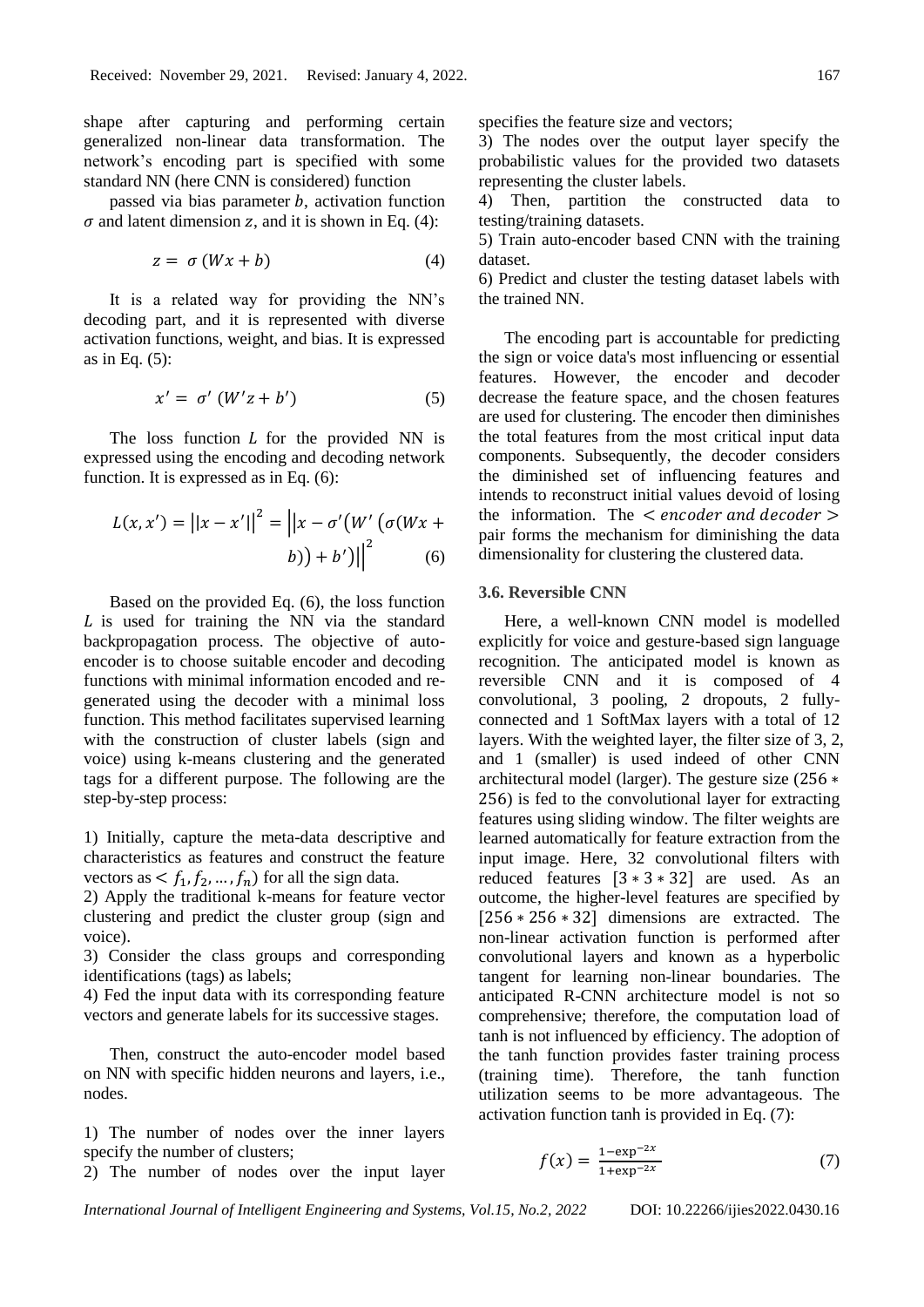

Figure. 2 Block diagram of reversible-CNN model

The size of the outcoming feature maps is scaled down by factor (2) with maximal pooling operation. Some other sets of max-pooling and convolutional layers are stacked for the generation of spatiotemporal gesture representation. Here, 4 convolutional layers with 1 stride are used, and the tanh activation functions are used. The kernel size for all convolutional layers is 3, 3, 1 and 3, with a broader depth of 32, 64, 64 and 128, placed over the model. The smaller kernel size is used to learn the smaller sign textures. During pooling operations, max-pooling is utilized to reduce the feature size with 2 filter sizes and 2 strides. Some fully connected layers are utilized to link the extracted features, and the number of hidden layers is utilized towards 2 FC layers, i.e., 84 and 512. During training process, two dropouts with the probability of inactive neuron discarding are used for eliminating the over-fitting issues. At last, the output from the final fully-connected layers are provided to the soft-max layers to identify the clustered classes with the evaluation of corresponding probability function as in Eq. (8):

$$
P(y = i|x) = \frac{e^{x^T} w_i}{\sum_{k=1}^K e^{x^T} w_k}
$$
\n
$$
(8)
$$

Here,  $x^T$  specifies the  $T^{th}$  array element, and K sets the total element count over the array  $x$ . The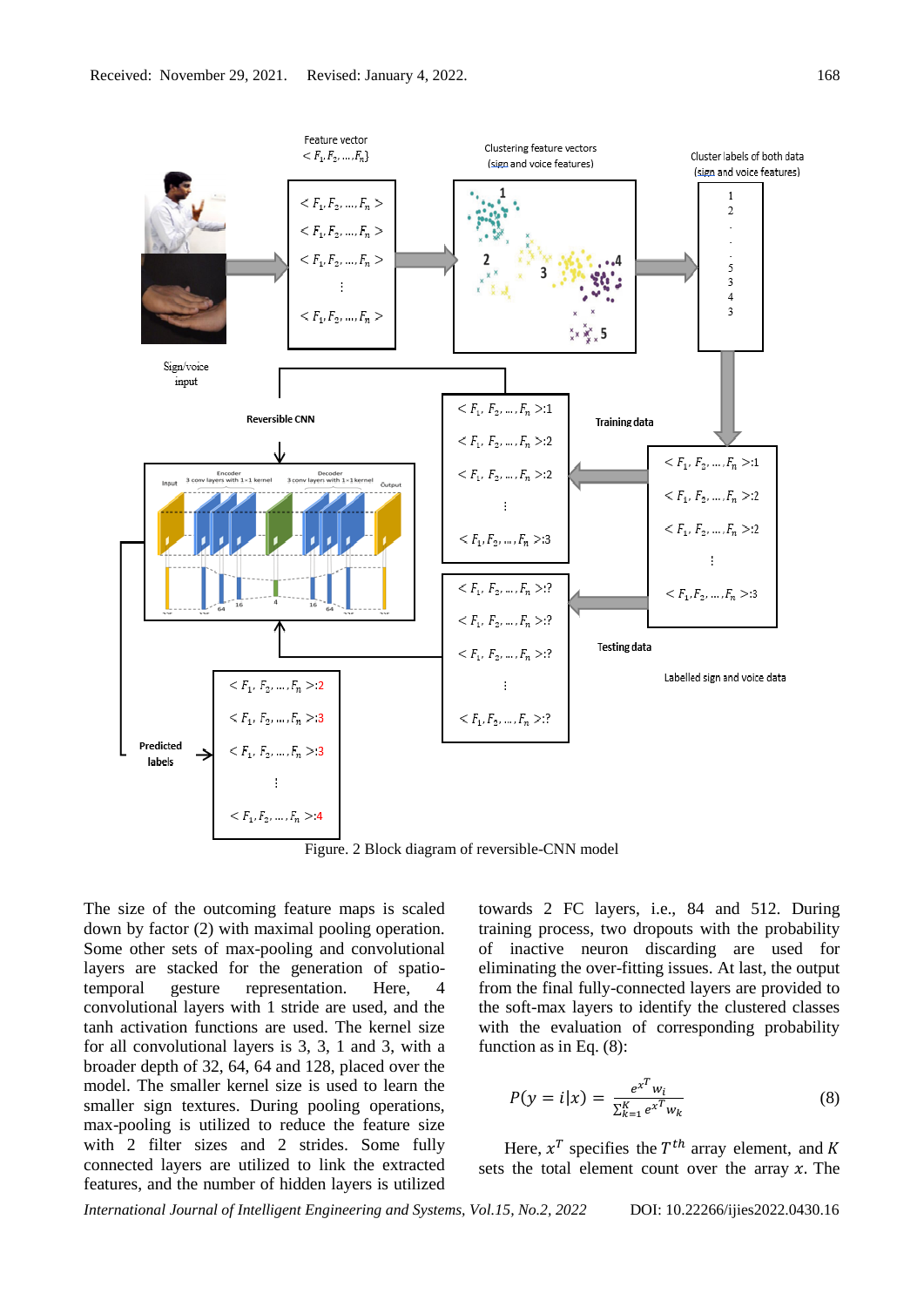Reversible-CNN configuration is given in table 2. Similarly, the algorithm for the reversible-CNN model is shown below. Here, the model is designed explicitly for gesture prediction to handle both the sign and voice of the recognition model. The efficiency of the model is evaluated with the various existing approaches. The foremost objective of considering this reversible--CNN model is to predict the features automatically. As an outcome, the model is superior than the prevailing recognition process. The convolutional layers followed by pooling, drop out, fully connected, and SoftMax layers are provided for compact representation of the CNN model. With the less-dependent Reversible--CNN architecture, the model provides a superior recognition system with lesser training time consumption over prevailing deep learning approaches. Fig 2 depicts the overall architectural diagram.

| <b>Algorithm 1: Reversible-CNN functionality</b>            |
|-------------------------------------------------------------|
| <b>Input:</b> Feature extraction from convolutional layers; |
| <b>Output:</b> Reduction of negative values;                |

- 1. *int i* = 1;
- 2. Feature vector extraction from the convolutional layers;
- 3. **For** all  $2 < i < 5$ ; // Reversible-CNN convolutional layres;
- 4. {
- 5. Attain feature vectors extracted from the successive layers  $L_{i-1}$ ;
- 6. Use activation function  $tanh$ :  $1 - e^{-x}$

7. Apply 
$$
f(x) = \frac{1 - \exp^{-2x}}{1 + \exp^{-2x}}
$$
 as in Eq. (7);

- 8. Use feature vector refined using activation function to the successive Reversible-CNN;
- 9. Extracting features with successive convolutional layers  $C_{i+1}$ ;
- 10. }
- **11. End process**

## **4. Experimental analysis**

Here, two diverse architectures of the standard CNN model and tested for sign and gesture recognition. The experimental analysis is done where the comparison with other approaches is discussed in section 3. The expected model is executed on the system using the MATLAB 2020a simulator. Various metrics like classification accuracy, processing time, loss, and accuracy are considered for the performance evaluation.

#### **4.1. Accuracy**

The accuracy is a quality index to evaluate the classifier efficacy and it is properly depicted as the predicted sample ratio to the total provided/input samples. It is mathematically expressed as in Eq. (9):

$$
Accuracy = \frac{TN + TP}{FN + FP + TN + TP}
$$
 (9)

Here,  $TN$ ,  $TP$ ,  $FN$ , and  $FP$  are true negative, true positive, false negative and false positive, respectively. The accuracy with the provided dataset 1 using existing and proposed approaches like GCNN, VGG-11/16 and reversible CNN model is depicted in table 3. The accuracy attained with reversible CNN model is 95.38 % and 96.69 %, respectively. The accuracy attained by GCNN is 94.38 % and 97.89 % for dataset 1 and dataset 2. Similarly, the accuracy achieved by VGG-11 model

Table 2. Reversible CNN description

| <b>Layers</b>     | <b>Filter</b><br>S | $\frac{1}{2}$ . Acceptible Cr $\frac{1}{2}$ description<br><b>Feature</b><br>mapping<br>size | <b>Kernel</b><br>size | <b>Stride</b>    |
|-------------------|--------------------|----------------------------------------------------------------------------------------------|-----------------------|------------------|
| Input             | $-$                | 256x256                                                                                      | --                    |                  |
| Conv 1            | 32                 | 256x256x32                                                                                   | 3x3                   | 1x1              |
| Max-pool<br>1     | $\mathbf{1}$       | 128x128x32                                                                                   | 2x2                   | 2x2              |
| Conv 2            | 64                 | 128x128x64                                                                                   | 3x3                   | 1x1              |
| Conv 3            | 64                 | 128x128x64                                                                                   | $\overline{1x1}$      | $\overline{1x1}$ |
| Max-pool<br>2     | $\mathbf{1}$       | 64x64x64                                                                                     | 2x2                   | 2x2              |
| Conv <sub>4</sub> | 128                | 64x64x128                                                                                    | 3x3                   | 1x1              |
| Max-pool<br>3     | $\mathbf{1}$       | 32x32x128                                                                                    | 2x2                   | 2x2              |
| Dropout 1         | $\overline{a}$     |                                                                                              |                       | --               |
| FC1               | $-$                | 512x1                                                                                        |                       |                  |
| FC <sub>2</sub>   | --                 | $\frac{84x1}{x}$                                                                             | $-$                   | --               |
| Dropout 2         | $-$                | --                                                                                           | $-$                   | --               |
| Output            |                    | 43x1                                                                                         |                       |                  |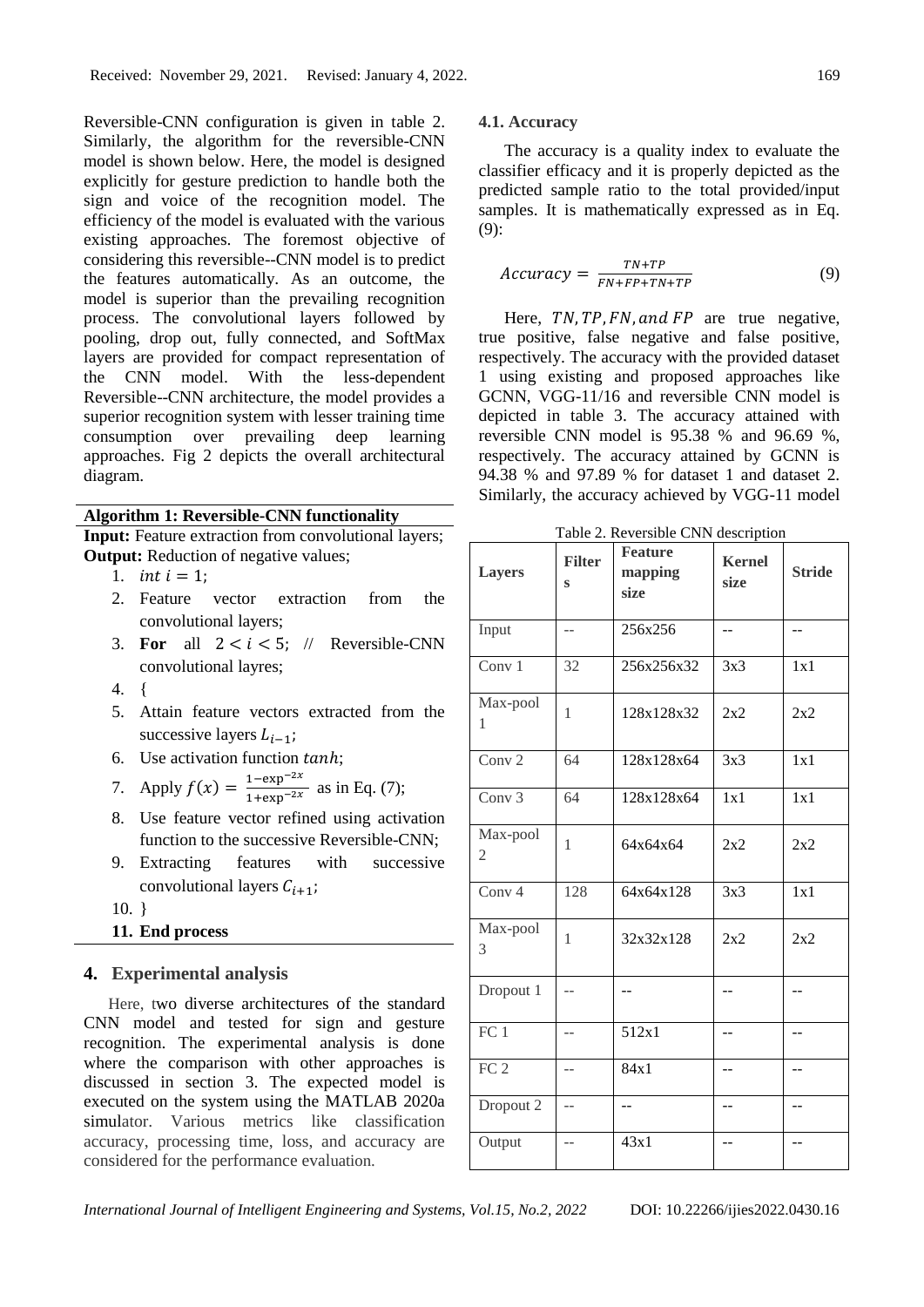|                           | Dataset 1                           |                                  | Dataset 2                    |                                  |
|---------------------------|-------------------------------------|----------------------------------|------------------------------|----------------------------------|
| Approac<br>hes            | Origin<br>al<br>outcom<br><b>es</b> | <b>Augment</b><br>ed<br>outcomes | Origin<br>al<br>outcom<br>es | <b>Augment</b><br>ed<br>outcomes |
| <b>Reversibl</b><br>e CNN | 95.38%                              | 97.34%                           | 96.69%                       | 97.58%                           |
| <b>CNN</b> [7]            | 94.38%                              | 96.34%                           | 97.89%                       | 96.23%                           |
| VGG-11<br>[16]            | 93.06%                              | 94.02%                           | 96.78%                       | 94.73%                           |
| VGG-16<br>[16]            | 93.5%                               | 94.86%                           | 96%                          | 94.24%                           |

Table 3. Original and augmented outcomes of datasets 1 and 2



Figure. 3 original and augmented outcomes of dataset 1

is 93.06 % and 96.78 % for both datasets. The prediction accuracy of the VGG-18 models for both datasets is 93.5 % and 96 %. The outcomes reveal the superiority achieved with reversible CNN over GCNN, VGG-11 and VGG-16 (see Fig 3). The existing model like GCNN, VGG-11/16 and its performance are compared over the provided dataset. It is performed to attain the generalization ability of the training model. Generally, augmentation is done for the generation of newer samples by converting the collected initially dataset. Here, four diverse samples of signers are produced above, across and advanced. The classification outcomes of the provided dataset are shown in table 3. The predominant outcomes on the provided datasets are more convincing to foresee the generalization capability of the training model.

Table 4. Comparison of execution time and parameter

| <b>Approaches</b> | <b>Execution time</b><br>(mins) | <b>Parameters</b><br>considered |
|-------------------|---------------------------------|---------------------------------|
| Reversible CNN    | 5.5                             | 65, 052, 548                    |
| <b>CNN</b> [11]   | 9.20                            | 67, 250, 845                    |
| VGG-11 [16]       | 40.50                           | 160, 298, 368                   |
| VGG-16 [16]       | 45.33                           | 164, 791, 580                   |

## **4.2. Loss function**

Here, the categorical loss function (crossentropy) is used to evaluate the loss identified during multiple sign language gestures classification. It is mathematically expressed as in Eq. (10):

$$
Loss = \sum_{i=1}^{n} O_i \log \hat{O}_i \tag{10}
$$

Here,  $\hat{O}_i$  is the output model value,  $O_i$  specifies the targeted value, and 'n' specifies the number of scalar values over the output model. The loss value observed for all these four models for both datasets is evaluated to highlight the training accuracy. The evaluated loss for all the four diverse approaches of CNN variants constantly drops with the iteratively increasing time, and over the successive iterations, it reaches the fixed values. For the provided dataset, the loss of the reversible CNN model is 0.2897, GCNN is 0.3565, VGG-11 is 0.465, and VGG-18 is 0.450, respectively. For the following dataset, the loss function of reversible CNN is dropped to 0.012, GCNN is 0.0135, VGG-11 is 0.0615, and VGG-16 drops to 0.178. Reversible CNN converges faster than the prevailing GCNN, VGG-11 and VGG-16, respectively. Table 4 depicts the execution time of the reversible CNN over other approaches.

#### **4.3. Prediction result**

Another performance metric known as the confusion matrix is also evaluated as it summarizes the appropriately and non-appropriately predicted samples of every class. Therefore, the recognition accuracy of these classes is extracted. Fig. 4 shows the broader way of analysing the prediction accuracy for every class of given dataset attained by all these variants of the CNN model. It is observed that the anticipated CNN model provides promising outcomes for all the available courses.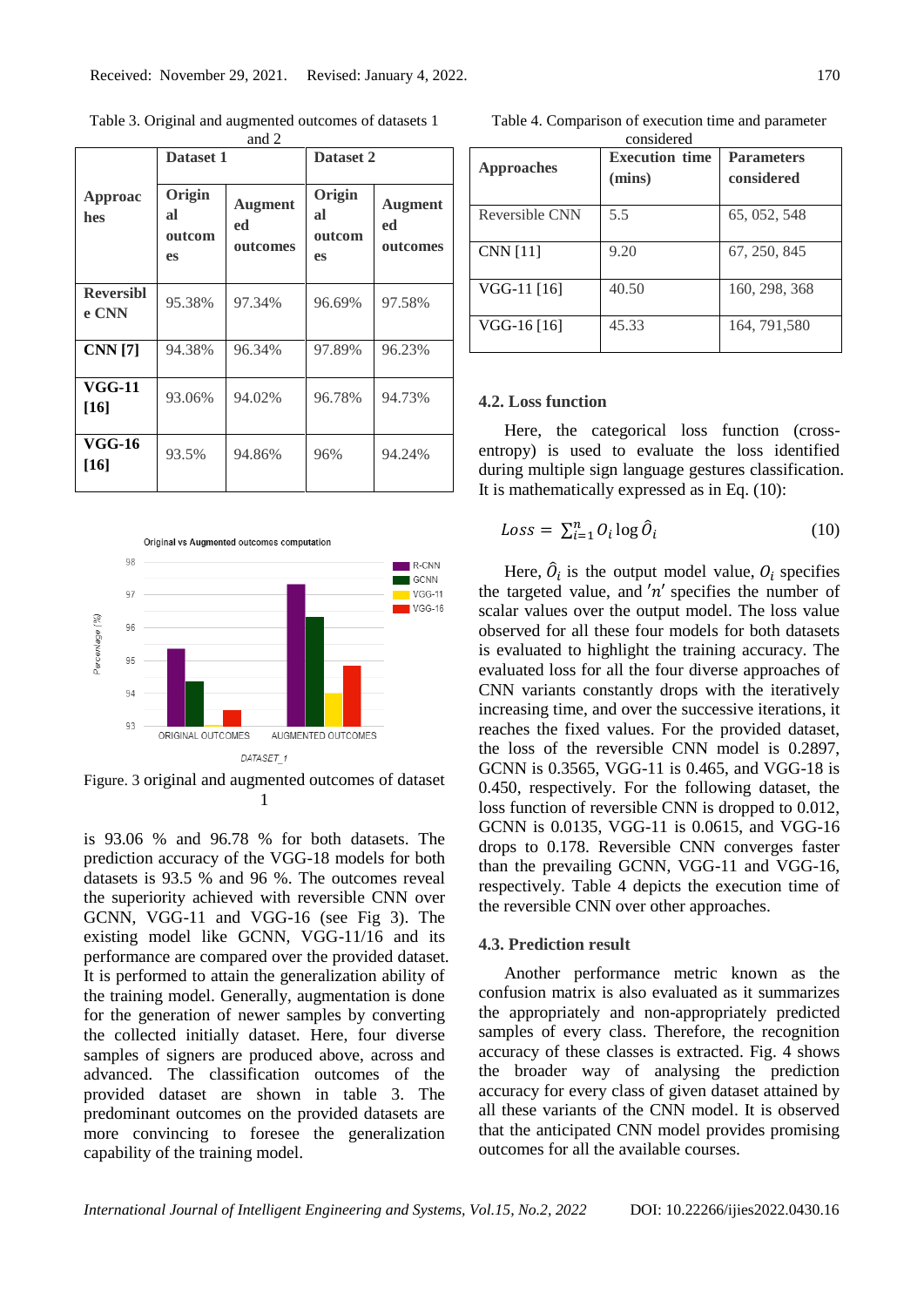#### **4.4. Other prediction parameters**

The computational time is the crucial parameter for hand gesture or sign language prediction for some real-time applications. Table 4 depicts the training time taken by all these CNN variants. The parameter details considered by these models are provided in this table for determining the model complexity. The total amount of trainable parameters is evaluated using some expressions. The parameters for every convolutional layer are computed with Eq. (11):

$$
P_{convolution} = ((width_{filter} * height_{filter} * no. of the previous layer filters + 1) *\nno. of filters
$$
\n(11)

Here, total parameters considered for the fully connected layers are computed with Eq. (12):

$$
P_{fc} = ((previous layer (p) *current layer (c)) + 1 * c
$$
 (12)

It is proven that the predictions with the four diverse variants of the CNN model take lesser computational time and some fewer parameters than the prevailing variants of the CNN model.

#### **4.5. Cross-validation (CV)**

Generally, k-fold CV is used for stabilizing the model performance. Here, a 10-fold CV is considered to measure the performance of the complete data range, and it is adopted over the reversible CNN model.

Table 5. Overall prediction accuracy comparison

| <b>Total</b><br>gestures | <b>Total</b><br>signers | <b>Dataset</b> | <b>Prediction</b><br>accuracy<br>(%) |
|--------------------------|-------------------------|----------------|--------------------------------------|
| 16 signs                 | 18                      | NA             | 63.87%                               |
| 16 signs                 | 18                      | <b>NA</b>      | 63.93%                               |
| 10 signs                 | 72                      | Single         | 90%                                  |
| 26 signs                 | 90                      | Single         | 93.5%                                |
| 23 signs                 | 10                      | Single         | 91.4%                                |
| 18 signs                 | 10                      | NA             | 91.2%                                |
| 24 signs                 | 7                       | Multiple       | 90.2%                                |
| 26 signs                 | 12                      | Single         | 80.67%                               |
| Category 1               | 50                      | Single         | 93.38%                               |
| Category 2               | 50                      | Single         | 94.69%                               |
| Real-time                | 3                       | Multiple       | 95.38                                |
| Real-time                | 3                       | Multiple       | 96.69                                |



Figure. 4 Comparison of various prediction accuracy

Table 6. Comparison of reversible CNN with existing

| approach                       |                             |  |  |
|--------------------------------|-----------------------------|--|--|
| <b>Method</b>                  | Prediction accuracy $(\% )$ |  |  |
| <b>EGM</b> [12]                | 92.8%                       |  |  |
| <b>MCT</b> [16]                | 89.7%                       |  |  |
| <b>WEST [29]</b>               | 85.1%                       |  |  |
| <b>Geometric features</b> [18] | 84.36%                      |  |  |
| <b>KM</b> [6]                  | 91.5%                       |  |  |
| <b>DHM</b> [3]                 | 92.6%                       |  |  |
| $F-ratio + DWT [1]$            | 94.24%                      |  |  |
| $DHM + KM$ [2]                 | 94.8%                       |  |  |
| <b>Reversible CNN Dataset1</b> | 95.38%                      |  |  |
| <b>Reversible CNN Dataset2</b> | 96.69%                      |  |  |

#### **4.6 Comparison of prediction outcomes**

Here, the performance outcomes are evaluated with the various prevailing approaches of similar classifier problems of sign-to-voice and voice-tosign language prediction. The broader analysis of this evaluation is provided in table 5 and table 6. The assessment is done to attain the prediction accuracy, and it is observed as a widely adopted performance metric of all the prevailing approaches. Table 6 shows the evaluation of the reversible CNN model is done with the provided real-time and voice dataset. From this table, it is proven that the existing models have simulated with the constraint number of signs and attained better prediction accuracy 64.87 %, 64.93 %, 91 %, 94.35 %, 92.4 %, 91 %, 91.2 %, 81.67 %, 95.38 % and 96.69 %, respectively. The classification accuracy attained by GCNN is 94.38 % and 97.89 %, respectively (see Fig. 4). It is proven that the prediction with the reversible CNN model exceeds all these prevailing approaches as it acquires the superior prediction accuracy of 94.38 %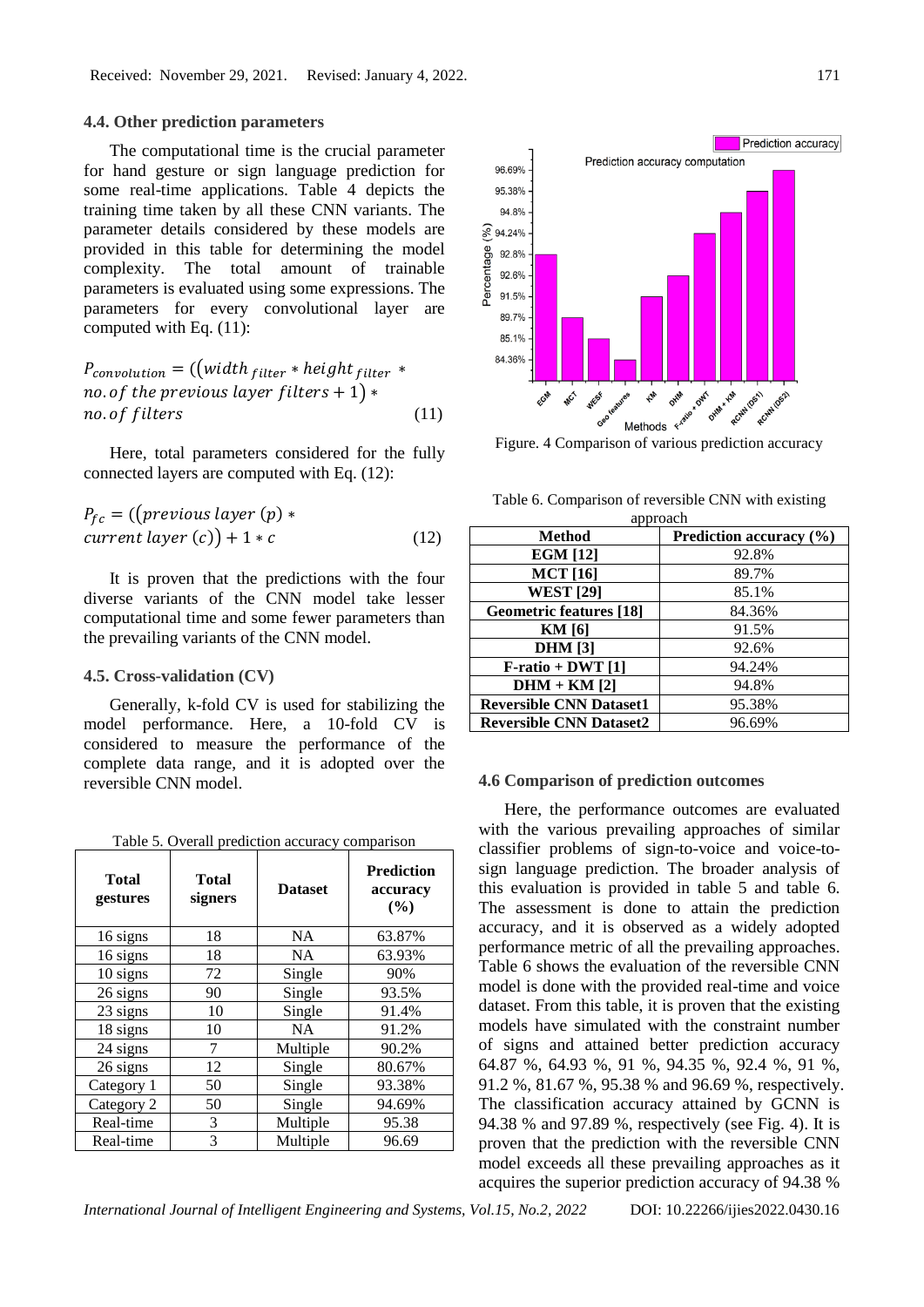and 97.89 % for the provided real-time ROBITA Indian sign language gesture database (converted to image frames) and real-time voice standards, respectively. Table 6 compares the prevailing proposed work with the various overall result for the online publicly available dataset. The prediction of these reversible CNN models seems to be robust for all these datasets. The efficiency of the model completely relies on the model design in a reversible manner. Generally, all the existing works concentrate only on either encoding or decoding part. However, this work intends to predict both the signto-voice and voice –to-sign language prediction. There are only limited studies that attempts to concentrate on both. Also, the efficiency is achieved with reduced execution time. The computational time is lesser which is directly proportional to reduced computational complexity.

## **5. Conclusion**

This research concentrates on modelling efficient sign language and voice prediction for gesture-based and vision-based recognition models. Here, a novel deep learning-based reversible CNN model with proper representation. Additionally, three diverse variants of CNN like GCNN, VGG11 and VGG16 are also evaluated and modified to predict sign language and voice input. The anticipated vision-based approach avoids the user dependency; thus, it is suitable for practical adoption. The research contribution is its competency to predict the difficult sign and voice input for the provided standard dataset with superior prediction outcomes over the prevailing approaches. The reversible model performance is tested under various gestures and voice input with the ROBITA Indian sign language gesture database (converted to image frames) and real-time voice standards. With the complete experimental evaluation, it is evident that the three diverse categories (above, advance, and across) of signs are used in this work. The anticipated reversible CNN model attains superior classification accuracy of 94.38 % and 97.89 %. Along with the prediction accuracy, some other efficiency metrics are used to establish the model efficiency. It is experimented with the augmented data and known as an invariant towards various transformations. It is proven to be entirely robust towards the classification process with the voice input and gestures with lesser error rate. However, the anticipated architectural deep learning approaches are further optimized for hand and voice input in the future, and a detailed comparison is made. They provided architectural model is

explored to reduce the error rate over the real-time sign language recognition. In the future, the work is extended with the adoption of meta-heuristic optimization approach to attain global solution.

## **Conflicts of interest**

"The authors declare no conflict of interest".

## **Author contributions**

"Conceptualization, Arun Prasath Govindan and Annapurani kumarappan; methodology, software, validation, formal analysis, investigation, resources, data curation, writing—original draft preparation Arun Prasath Govindan; review and editing, Arun Prasath Govindan and Annapurani kumarappan".

#### **References**

- [1] R. Naoum, H. H. Owaied, and S. Joudeh, "Development of a new Arabic sign language recognition using the k-nearest neighbour algorithm", *Journal of Emerging Trends in Computing and Information Sciences.*, Vol. 3, No. 8, 2012.
- [2] P. V. V. K. Mieee, M. V. D. Prasad, C. R. Prasad, and R. Rahul, "4-Camera model for sign language recognition using elliptical fourier descriptors and ANN", In: *Proc. of International Conf. On Signal Processing and Communication Engineering Systems.*, pp. 34- 38, 2015.
- [3] N. Baranwal, N. Singh, and G. C. Nandi, ''Indian Sign Language Gesture Recognition Using Discrete Wavelet Packet Transform", In: *Proc. of 2014 International Conf. on Signal Propagation and Computer Technology.*, p. 573577, 2014.
- [4] S. K. Gharghan, R. Nordin, M. Ismail, and J. A. Ali, "Accurate Wireless Sensor Localization Technique based on Hybrid PSO-ANN Algorithm for Indoor and Outdoor Track Cycling", *IEEE Sensors Journal.*, Vol. 16, No. 2, pp. 529–541, 2016.
- [5] J. Zhang, W. Zhou, and H. Li, "A new system for Chinese sign language recognition", In: *Proc. of IEEE China Summit and International Conf. on Signal and Information Processing*., pp. 534-538, 2015.
- [6] O. Koller, J. Forster, and H. Ney, "Continuous sign language recognition: Towards large vocabulary statistical recognition systems handling multiple signers", *Computer Vision and Image Understanding.*, Vol. 141, pp. 108– 125, 2015.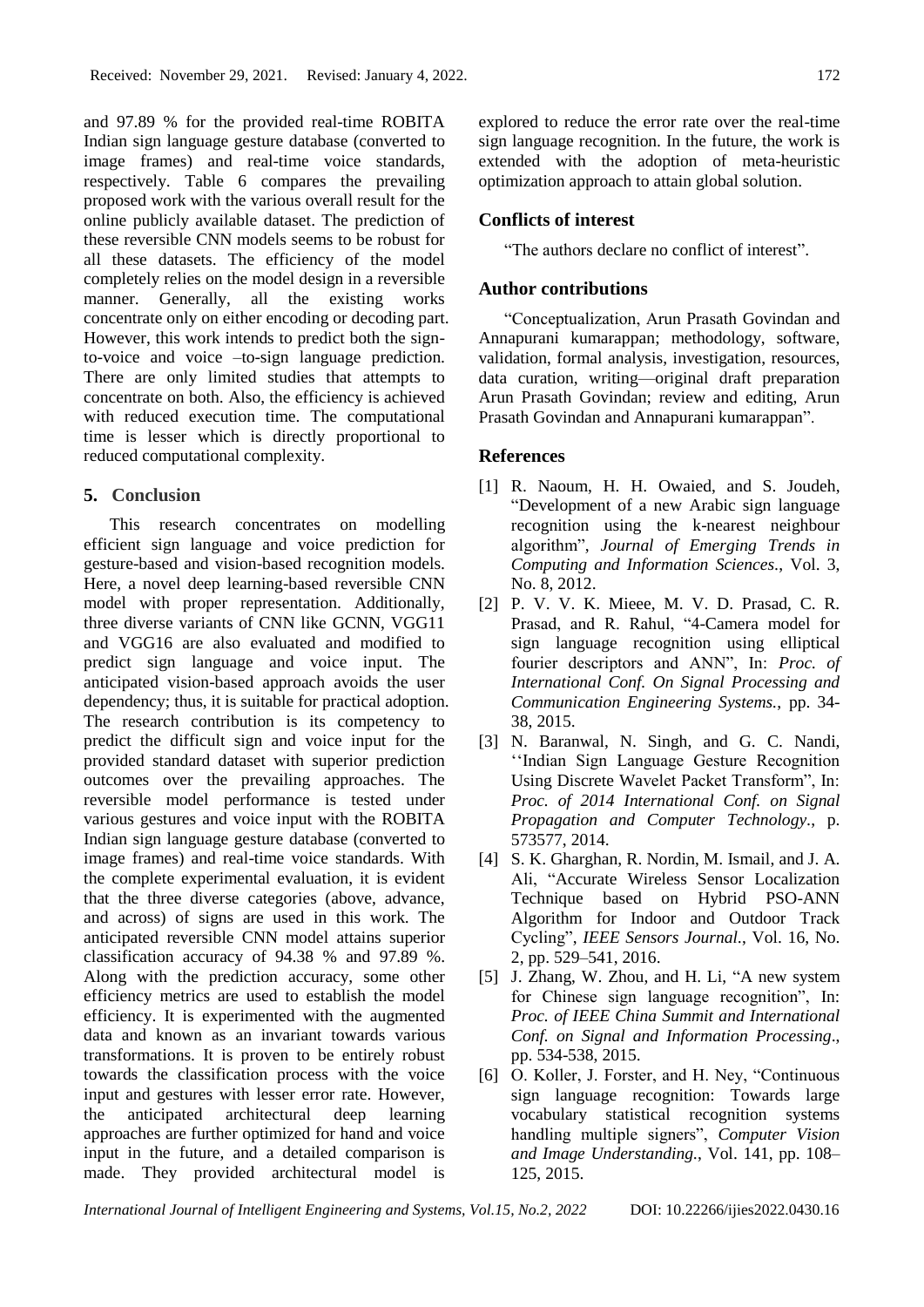- [7] R. Cui, H. Liu, and C. Zhang, "Recurrent convolutional neural networks for continuous sign language recognition by staged optimization", In: *Proc. of IEEE CVPR.*, pp. 7361–7369, 2017.
- [8] J. Huang, W. Zhou, Q. Zhang, H. Li, and W. Li, "Video-based sign language recognition without temporal segmentation", In: *Proc. of Thirty-Second AAAI Conference on Artificial Intelligence, arXiv:1801.10111.*, 2018.
- [9] Q. Pu, S. Gupta, S. Gollakota, and S. Patel, "Whole-home gesture recognition using wireless signals", In: *Proc. of ACM MobiCom*., pp. 27–38, 2013.
- [10] J. Hou, X. Y. Li, P. Zhu, Z. Wang, Y. Wang, J. Qian, and P. Yang, "Signspeaker: A real-time, high-precision smartwatch-based sign language translator", In: *Proc. of ACM MobiCom.*, 2019.
- [11] P. Asadzadeh, L. Kulik, and E. Tanin, "Gesture Recognition Using RIFD Technology", *Personal and Ubiquitous Computing*, Vol. 16, No. 3, pp. 225–234, 2012.
- [12] J. Wu, Z. Tian, L. Sun, L. Estevez, and R. Jafari, "Real-time american sign language recognition using wrist-worn motion and surface emg sensors", In: *Proc. of IEEE BSN*, 2015.
- [13] K. Ren, Q. Wang, C. Wang, Z. Qin, and X. Lin, "The security of autonomous driving: Threats, defenses, and future directions", In: *Proc. of the IEEE*, Vol. 8, No. 2, pp. 357–372, 2020.
- [14] N. Srivastava, G. Hinton, A. Krizhevsky, I. Sutskever, and R. Salakhutdinov, "Dropout: a simple way to prevent neural networks from overfitting", *The Journal of Machine Learning Research*, Vol. 15, No. 1, pp. 1929–1958, 2014.
- [15] N. C. Camgoz, S. Hadfield, O. Koller, H. Ney, and R. Bowden, "Neural sign language translation", In: *Proc. of Conf. on Computer Vision and Pattern Recognition*, pp ,7784–7793, 2018.
- [16] O. Koller, J. Forster, and H. Ney, "Continuous sign language recognition: Towards large vocabulary statistical recognition systems handling multiple signers", *Computer Vision and Image Understanding*, pp.108–125, 2015.
- [17] O. Koller, H. Ney, and R. Bowden, "Deep learning of mouth shapes for sign language", In: *Proc.* o*f the IEEE International Conf. on Computer Vision Workshops*, pp. 85–91, 2015.
- [18] G. Joshi, R. Vig, and S. Singh, "CFS-InfoGain based Combined Shape-based Feature Vector for Signer Independent ISL Database", In: *Proc. of International Conf. on Pattern Recognition Applications and Methods*, pp. 541-548, 2017.
- [19] J. L. Raheja, A. Mishra, and A. Chaudhary, "Indian sign language recognition using SVM", *Pattern Recognition and Image Analysis*, Vol. 26, No. 2, pp. 434–441, 2016.
- [20] B. Xie, X. He, and Y. Li, "RGB-D Static gesture recognition based on convolutional neural network", In: *Proc. of the Second 2018 Asian Conference on Artificial Intelligence Technology.*, pp. 1515–1520, 2018.
- [21] http://www.who.int/mediacentre/, World health organization (WHO), Deafness and hearing loss Key Facts, 2015.
- [22] S. Stoll, N. C. Camgoz, S. Hadfield, and R. Bowden, "Text2Sign: Towards Sign Language Production Using Neural Machine Translation and Generative Adversarial Networks", *International Journal of Computer Vison*, pp. 891–908, 2020.
- [23] A. Kulshreshth, K. Pfeil, and J. L. Viola Jr, "Enhancing the gaming experience using 3D spatial user interface technologies", *IEEE Computer Graphics and Applications.*, Vol. 37(3), pp. 16–23, 2017.
- [24] K. Simonyan and A. Zisserman, "Very deep convolutional networks for large-scale image recognition", *arXiv preprint arXiv:1409.1556*, 2014.
- [25] S. Shrenika and M. M. Bala, "Sign Language Recognition Using Template Matching Technique", In: *Proc. of International Conf. on Computer Science Engineering and Applications.*, pp. 1–5, 2020.
- [26] J. F. Gemmeke, D. P. W. Ellis, D. Freedman, A. Jansen, W. Lawrence, R. C. Moore, M. Plakal, and M. Ritter, "Audio set: An ontology and human-labelled dataset for audio events", In: *Proc. of IEEE International Conf. on Acoustics, Speech and Signal Processing, New Orleans, USA.*, pp. 776−780, 2017.
- [27] J. S. Chung, A. Nagrani, and A. Zisserman, "VoxCeleb2: Deep speaker recognition", *arXiv preprint arXiv:1806.05622.*, 2018.
- [28] C. Sanderson and B. C. Lovell, "Multi-region probabilistic histograms for robust and scalable identity inference", In: *Proc. of the 3rd International Conference on Advances in Biometrics, Alghero, Italy*, pp. 199−208, 2009.
- [29] B. Li, X. Liu, K. Dinesh, Z. Duan, and G. Sharma, "Creating a multitrack classical music performance dataset for multimodal music analysis: Challenges, insights, and applications", *IEEE Transactions on Multimedia*, Vol. 21, No. 2, pp. 522–535, 2018.
- [30] K. Leidal, D. Horwath, and J. Glass, "Learning modality-invariant representations for speech